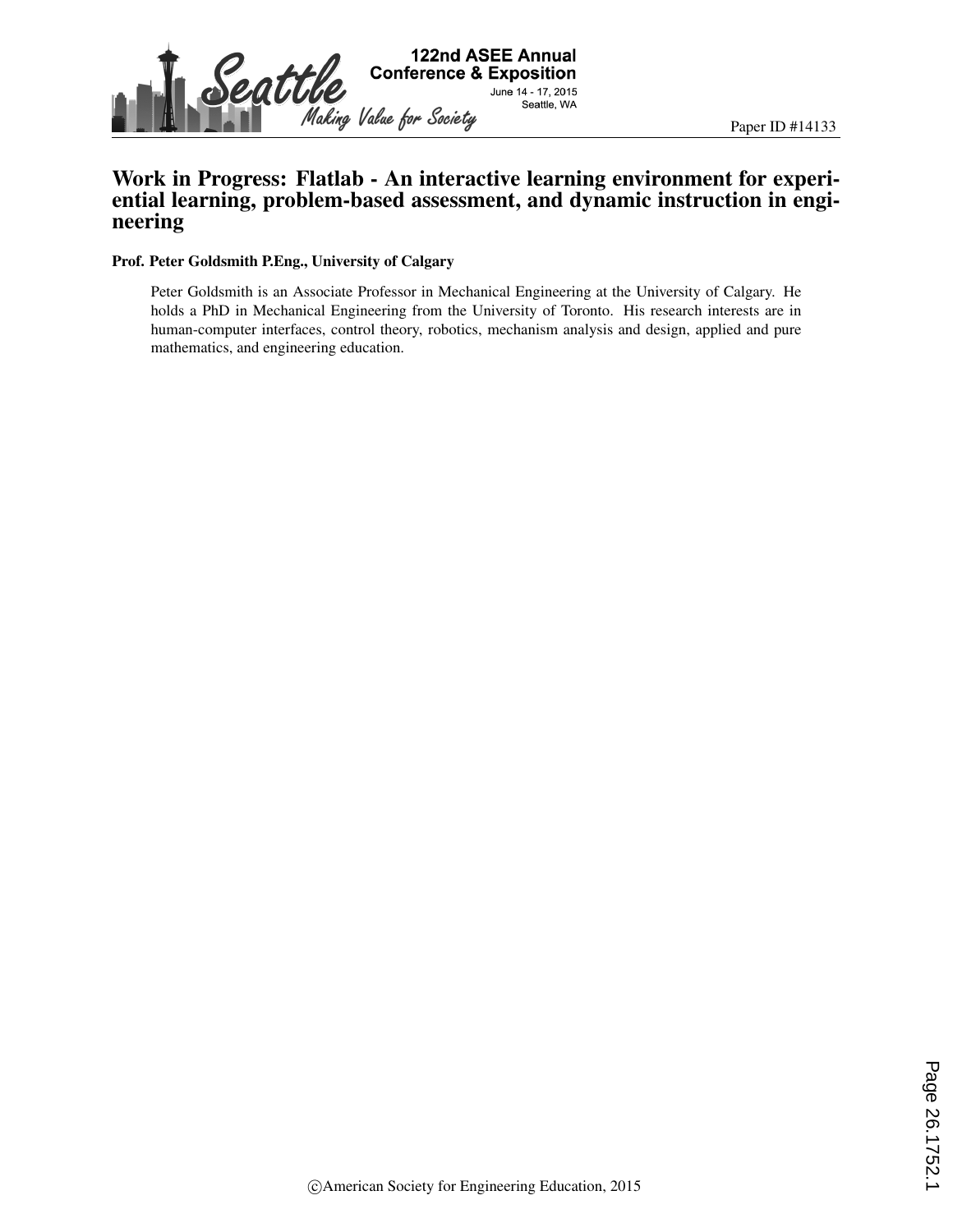# Work in Progress: Flatlab–An interactive learning environment for experiential learning, problem-based assessment, and dynamic instruction in engineering

Peter Goldsmith peter.goldsmith@ucalgary.ca Dept. Mechanical Engineering University of Calgary

#### Abstract

The goal of this work in progress is to design a virtual environment that integrates experiential learning with assessment and teaching. The proposed FLATLAB is a Focused Learning, Assessment, and Teaching Laboratory with a visuo-haptic interface. Its design embodies ASK (Assessment, Student, and Knowledge) centered learning. This paper focuses on a FLATLAB module for kinematics and dynamics of mechanisms, which lets students learn experientially by building and manipulating virtual planar mechanisms. The platform is initially being developed on a touch screen interface. The realism will be further enhanced by adding a haptic cursor that provides force feedback to the user's fingertips. Experiential learning in this virtual environment will be integrated with theoretical concepts so that learners will analyze mechanisms to solve for variables of interest, such as displacements, velocities, accelerations, and forces, and use FLATLAB to verify their answers. The FLATLAB platform may be used to create dynamic exams and textbooks in which students can physically interact with exam questions and instructional examples. This work in progress describes the educational requirements of the system and the technical challenges involved in the initial development of the first FLATLAB module.

#### 1 Objectives

Effective instruction can be Assessment-centered (A), Student-centered (S), or Knowledgecentered  $(K)^1$ , but these models need not be mutually exclusive. In this work in progress, we propose a visuo-haptic learning platform that integrates these three models into a unified (ASK) paradigm suitable for assessment, study, and teaching.

The platform is called FLATLAB, a Focused Learning, Assessment, and Teaching Laboratory. Each module of this virtual laboratory focuses on explicit learner outcomes for a particular course. For example, the Planar Mechanisms module, which is the main focus of this paper, is for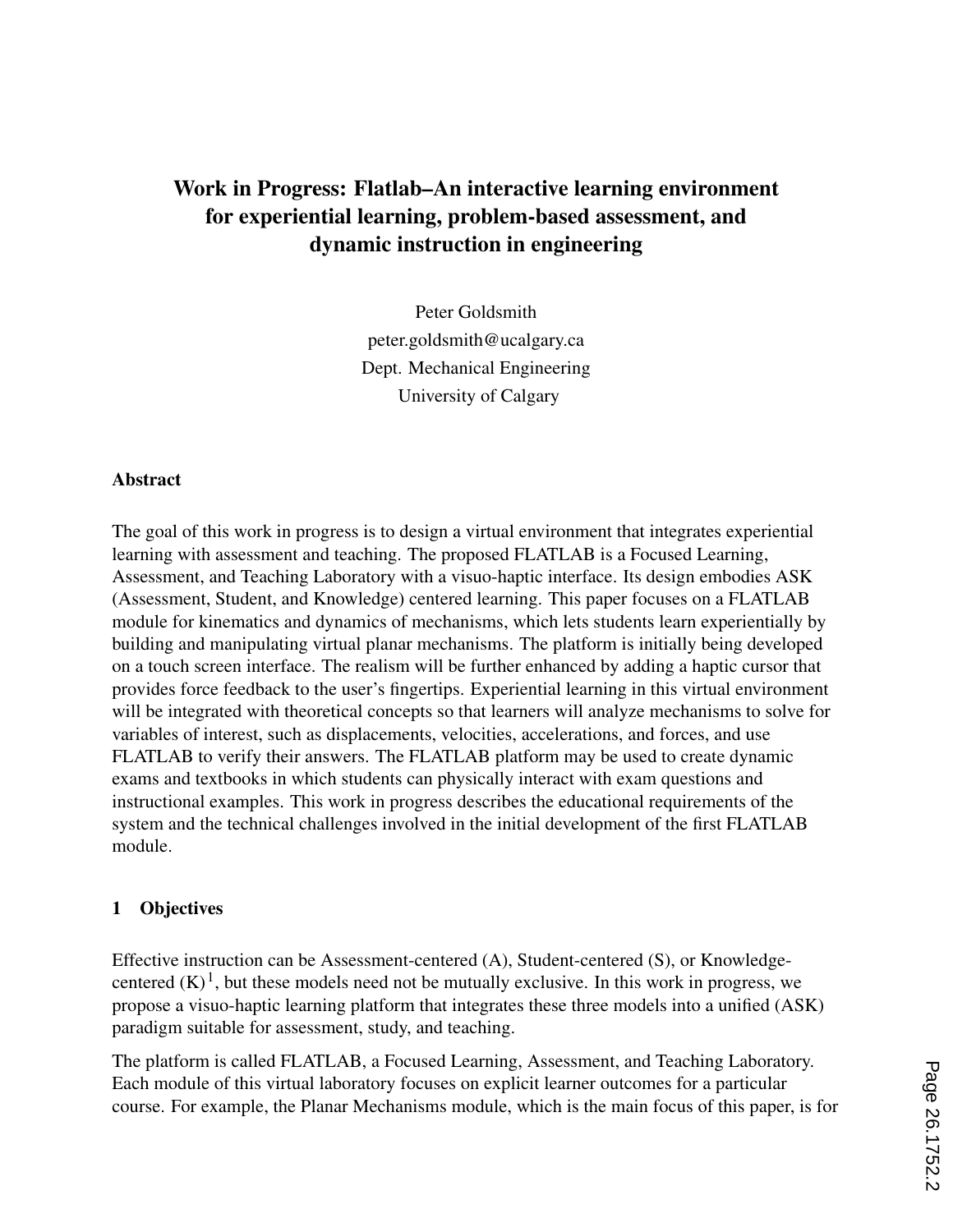the learning and assessment of concepts in a third-year mechanical engineering course on the kinematics and dynamics of mechanisms. The 'Learning' and 'Teaching' functions in the FLATLAB acronym reflect the student-centered and knowledge-centered components, respectively, of the ASK paradigm.

While much of the current research on virtual learning environments focuses on immersive 3D environments<sup>2</sup>, FLATLAB takes advantage of the fact that many engineering systems have 2D representations that learners can physically interact with through a 2D visuo-haptic display. The user will interact with virtual mechanisms by driving a haptic cursor on the surface of a touch screen with the fingertip or stylus and will feel interactive forces (frictional, inertial, elastic, and constraint forces). These forces will coincide with visual and auditory feedback to create realistic interactions.

This development of this visuo-haptic interactive simulation environment involves three objectives: 1) the development of an interactive simulation environment with a touch screen interface; 2) the design, control, and testing of a haptic manipulator (Hapbot) to realize a haptic cursor; and 3) the development and experimental testing of FLATLAB e-learning modules focused on kinematics, dynamics, and control of mechanisms. FLATLAB educational and training modules will subsequently be developed for other knowledge domains.

The touch screen interface will allow learners to:

- 1. quickly construct and modify virtual planar mechanisms with touch gestures. Valid mechanism components include rigid links, rotary and prismatic joints, masses, springs, and friction elements. The interface should be simple and intuitive, so that learners can build any 4-joint mechanism within one minute.
- 2. manipulate their mechanisms in real time with drag and swipe gestures.
- 3. select angles and displacements to be superimposed on the virtual mechanisms in real time.
- 4. add impedance (mass, friction, and springs) to mechanisms and apply feedback control through simulated actuators. They can then interact with the controlled mechanisms through drag and swipe gestures.

The second objective is to develop a haptic cursor that meets the following specifications:

- 1. Moves on the surface of the touch screen to coincide with the visual contact point.
- 2. Interacts with the user's fingertip or stylus.
- 3. Can apply and resist in-plane (horizontal) forces up to 20 N.
- 4. Provides high haptic stiffness in constrained directions.
- 5. Provides haptic transparency (low stiffness) in unconstrained directions.
- 6. Can simulate the stiffness, friction, and inertia of virtual objects and mechanisms manipulated by the user.
- 7. Produces minimal visual occlusion of the display.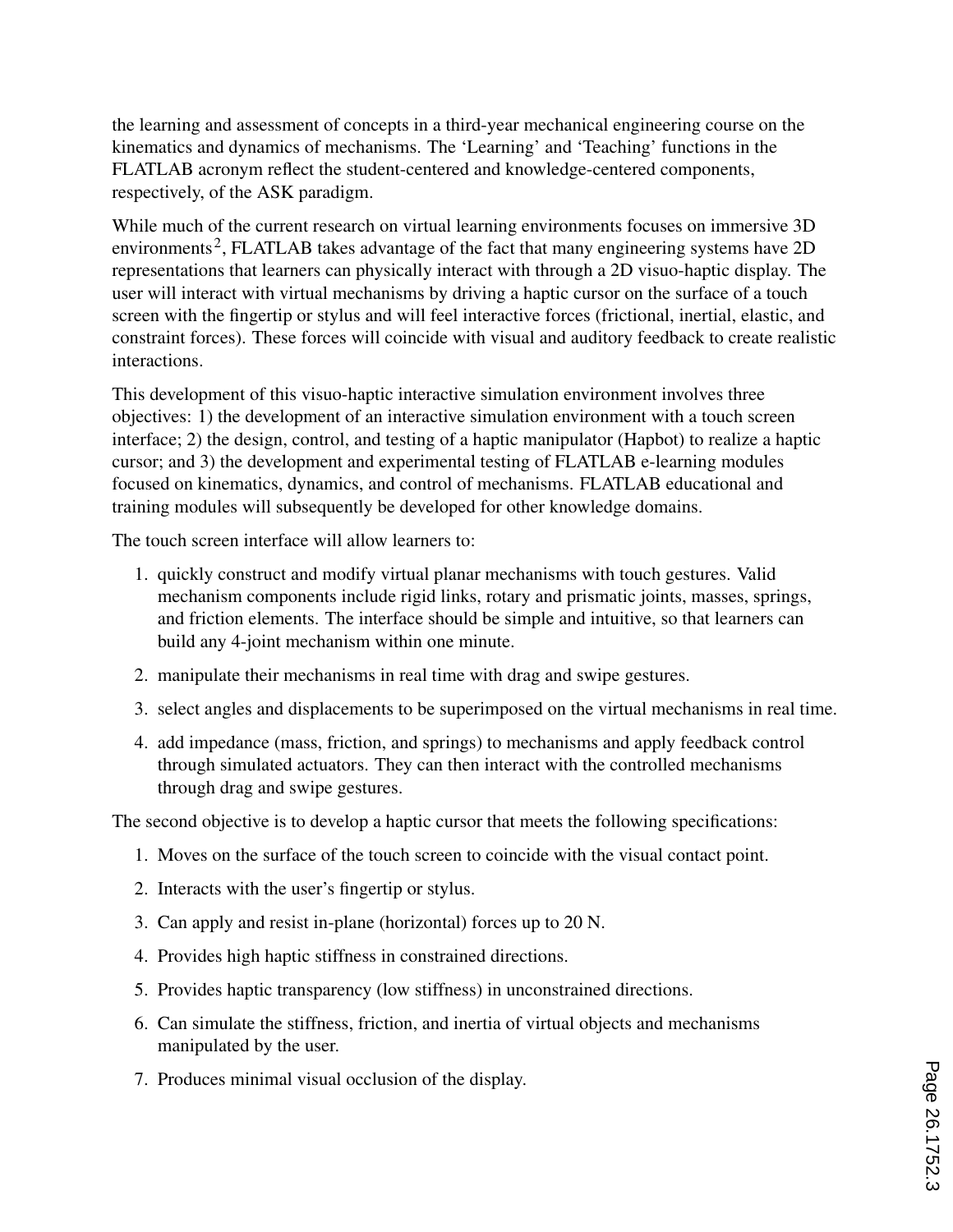This requires the development of a haptic manipulator to drive the cursor and is being pursued in parallel with the development of the touch screen interface.

The third objective is to develop the E-learning functionality of FLATLAB as a Focused Learning, Assessment, and Teaching Laboratory that emphasizes concepts, problem solving, critical thinking, and design. The initial focus is on a module for kinematics, dynamics and control of mechanisms. The kinematics module will be developed first, with the following main subgoals:

- 1. Display mathematical relations between learner-selected input variables (e.g. position, velocity, acceleration) and selected output variables, along with explicit derivations of these relations.
- 2. Create tools for creating dynamic lessons with embedded interactive mechanisms.
- 3. Create tools for creating interactive problem exercises and exams with automatic assessment.
- 4. Create tools for adaptive tutorials with embedded interactive mechanisms and hyperlinks to the relevant theory.

# 2 Literature Review

A review of interactive simulations in engineering education<sup>3</sup> includes several for mechanical engineering subjects: engineering graphics<sup>4</sup>, mechanics<sup>5</sup>, statics<sup>6</sup>, gas turbines<sup>7</sup>, aircraft design<sup>8</sup>, and system dynamics<sup>9</sup>, which emphasizes interactive Problem-Based Learning (PBL). A Matlab/Simulink based interactive learning module for control systems is described in  $10$ .

This work aims to improve on current interactive learning environments from both a technological standpoint and in terms of educational features. The main technological innovations are the touchscreen-driven interactive simulation and the addition of force feedback through a haptic cursor. A touchscreen interface will provide a more natural and convenient method for building and manipulating mechanisms than traditional mouse-driven interfaces. Also, whereas most linkage animation programs use sliders to control the motion of input links, this interface will allow users to manipulate a mechanism directly by dragging any link.

Some of this functionality has been achieved by dynamic geometry systems.The application of such systems to the interactive analysis of mechanisms has been previously evaluated in  $^{11}$ , which considered the systems GEONExT, GeoGebra, SAM, OpenEuclide, C.a.R., and Cinderella. A touch-based dynamic geometry system called GeometryTouch recently introduced in  $12$  addresses the challenge of making precise point selections via touch. Although these dynamic geometry packages can create interactive planar mechanisms, they are not specifically designed for this. For example, four-bar linkages constructed in Cinderella must be driven by a particular link, and selecting a different driving link requires reconstructing all of the links in a different order. A relaxation approach for simulating the kinematics of mechanisms appears in  $13$ . In  $14$ , it is shown that a geometric constraint engine using symbolic reasoning to satisfy each constraint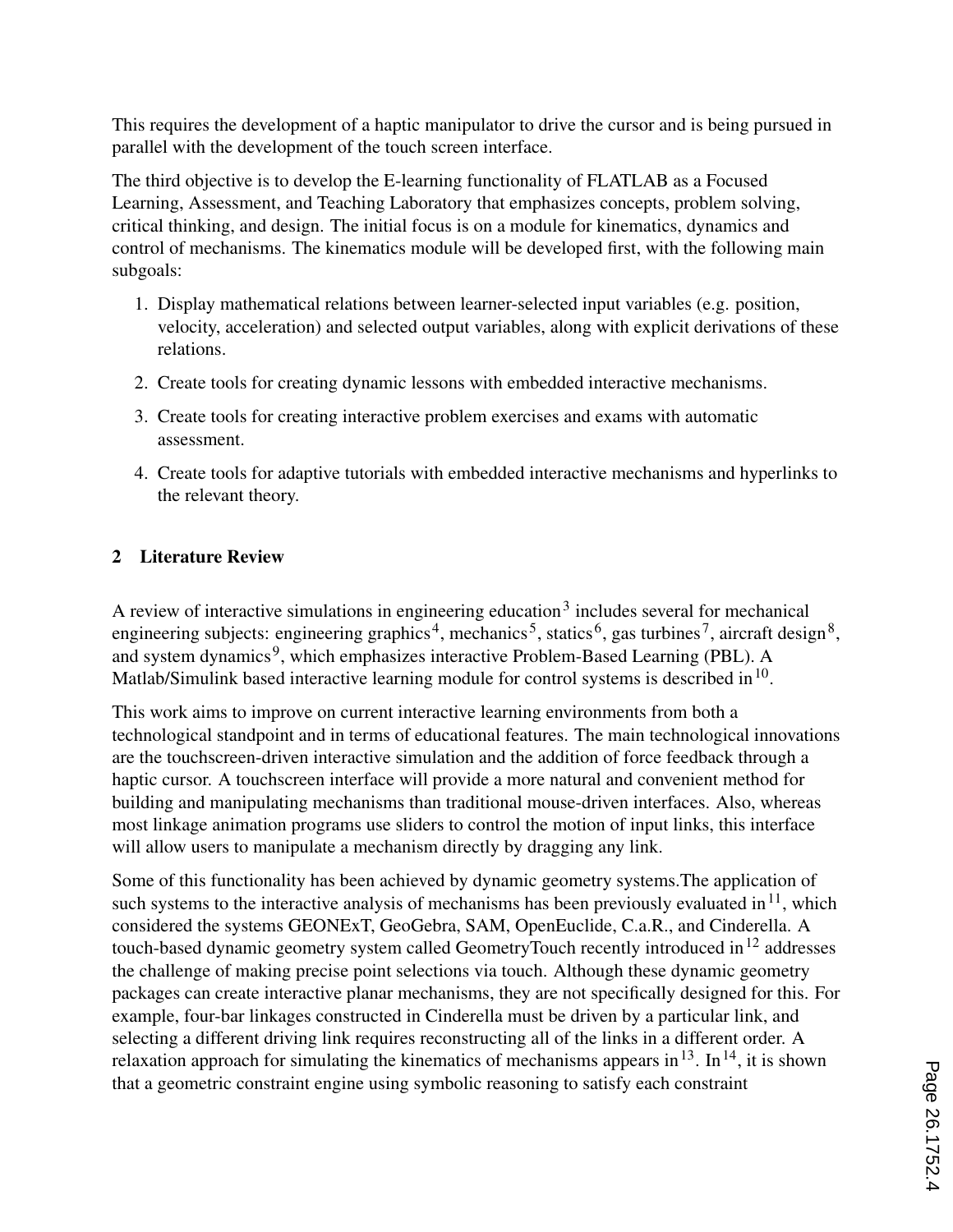incrementally yields simulations that are more robust and substantially more efficient than numerical approaches.

While the touchscreen interface will provide a natural and highly interactive interface. The addition of force (haptic) feedback to the user's fingertips (or stylus) will create more realistic interactions. A haptic force display system conceived for mechanism design applications is described in<sup>15</sup> and used to simulate a flight joystick using admittance control of a commercial manipulator. A similar system in  $16$  enables interaction with virtual mechanisms from mechanical CAD drawings. In these systems, the haptic device is separated from the visual display. A more advanced though more challenging approach is mixed reality, where the user's hand is colocated with virtual objects in the visual scene<sup>17</sup>. Our proposed visuo-haptic device can achieve this colocation in a simple manner for 2D environments.

A review of haptic interfaces and devices appears in  $18$ . A commercial haptic device commonly used in haptics research is the Phantom haptic interface  $19$ . A brief history of the role of such haptic devices in telepresence and virtual reality appears in  $2<sup>0</sup>$ . A common application is the control of surgical robots and the haptic training of surgeons<sup>21</sup>.

A major challenge in haptics is to simulate free motion and rigid constraints with a single haptic device<sup>22</sup>. In a orthopedic surgery application<sup>23</sup>, hard surfaces were emulated by dynamically positioning real hard constraint between two manipulator links. A commercial admittance controlled manipulator is described in  $24$ , where it is shown that admittance control can reduce the apparent manipulator inertia by a factor of six, while the apparent friction can be reduced to the accuracy of the force sensor. The effect on system stability of reducing the apparent inertia is analyzed from a theoretical viewpoint in  $2^5$ .

One way to reduce manipulator inertia is to use a parallel manipulator design. A classification of parallel manipulators having various degrees of freedom is given in<sup>26</sup>. A 3-DOF planar parallel haptic interface is described in<sup>27</sup>. A 3-DOF wire driven planar haptic interface with low inertia is described in<sup>28</sup>. Another approach is to use magnetic levitation<sup>29</sup> to control a magnet that interacts with the user's fingertips.

# 3 Student-Centered Design

The system requirements are driven by educational needs, which are described here with respect to the three centers of the ASK paradigm, beginning with Student-centered learning. A challenge experienced by many engineering students is that the theoretical concepts can appear abstract and disconnected from experience. Student-centered learning accounts for the background knowledge, understanding, and skills that students bring to a course, including misconceptions<sup>1</sup>. It also motivates the theory in a manner that is meaningful, interesting, and relevant to the learner.

One effective approach for motivating course material is experiential learning. FLATLAB modules will engage learners in hands-on experiences by allowing them to build and test engineering systems in courses such as statics, dynamics, vibrations, mechatronics, control systems, fluid and solid mechanics, thermodynamics, and circuits. The building and manipulation of these systems is done quickly through simple touch gestures, such as tap, drag, and swipe, and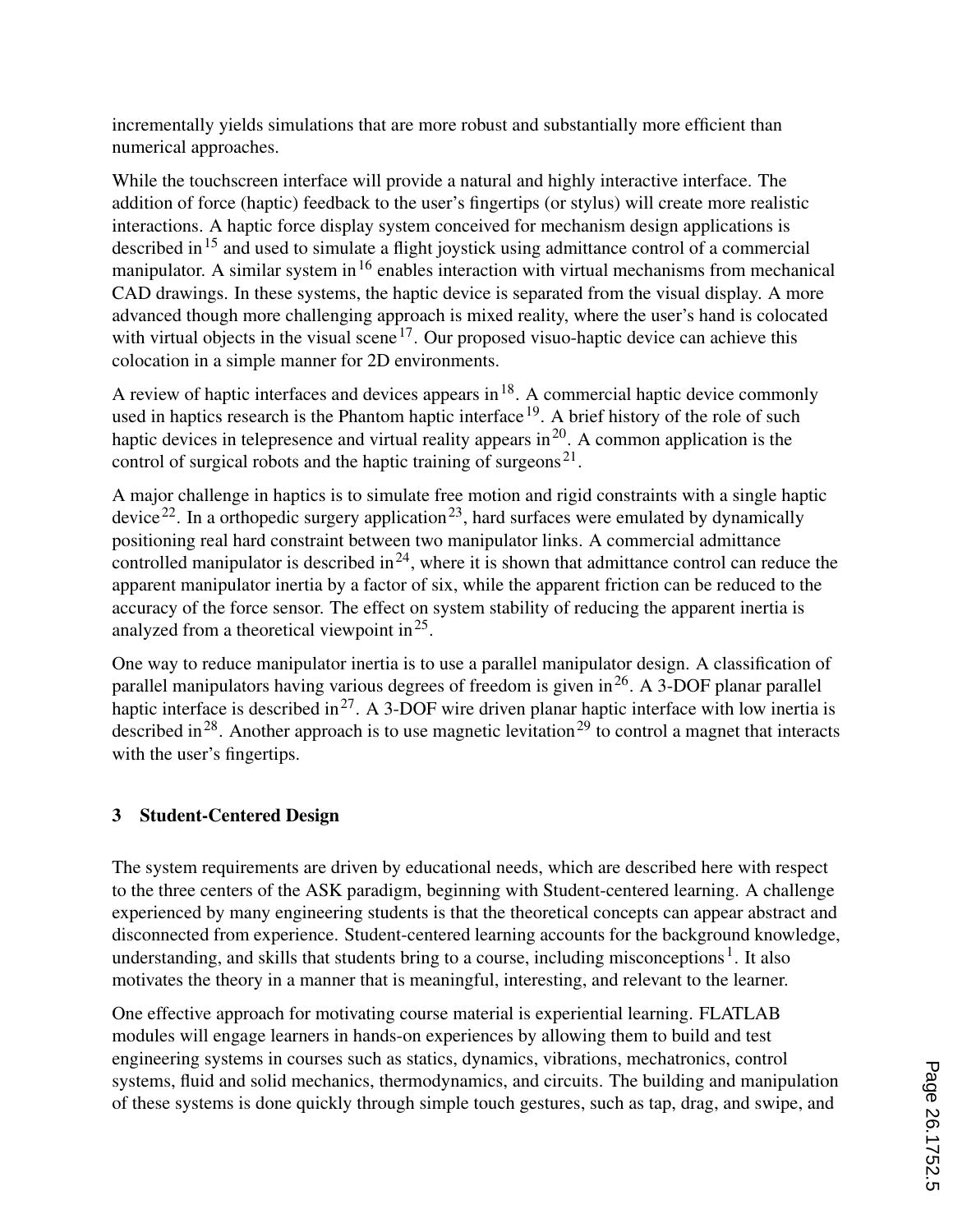multi-touch gestures. Besides building their own systems, students can experiment on preloaded examples of practical engineering systems that serve to motivate the engineering analysis and design of these systems.

The initial focus is on a module for studying planar mechanisms. The required functionality is described here in terms of a four bar linkage example. To construct the mechanism, the student taps the 'pin joint' icon and places it anywhere in the plane (which represents the fixed base link) with a tap gesture. Pinned at this joint, a new link appears, which may be sized and shaped with drag gestures. The new link is immediately active and can be cranked or spun about the joint with a drag or a swipe. The student taps the pin joint icon again to add a new joint to the new link, and then repeats the process. After placing the fourth joint, she completes the mechanism by tapping the 'merge' icon and then tapping the fourth link and the base link (to merge them into a common base link). Any link on the completed mechanism can now be dragged or swiped to drive the mechanism. This is more realistic than existing programs (such as Norton's Linkages software), where a separate slider is needed to control the motion of an input link. In this manner, the student can create any planar mechanism having any number of links and closed loops. Multi-touch gestures could be used to manipulate mechanisms having a mobility greater than two.

The real-time value of any variable of interest can be displayed at its spatial location. For example, the crank and follower angles in a four bar linkage may be labeled with their real-time values. This allows the student to determine experimentally the follower angle corresponding to a given crank angle. Hence, without any mathematics, the student is introduced experientially to a particular problem of mechanism analysis (i.e. positional kinematics) and can solve it experimentally. Since the construction and manipulation of the mechanism is simple and intuitive, these problems can be understood not only by junior engineering students, but also by junior high school students.

Besides motivating theoretical concepts, FLATLAB can foster abstract understanding by stripping away irrelevant features. For example, two links connected by a sliding joint (in the mechanism module) are represented as the two ends of a line having variable length, in contrast to a CAD representation in which a piston slides inside a cylinder or on a surface. This simple representation captures the kinematic symmetry between the two links and makes it easier for students to visualize *inversions* of the mechanism, wherein different links are held fixed. Moreover, it helps students conceptualize planar linkages as polygons in which certain lengths and angles are variable. These polygons may be reduced to triangles and solved by trigonometry.

FLATLAB differs from traditional engineering CAD packages in that its primary purpose is educational, specifically to relate theory to examples. For example, in the mechanism module, students will be able to invert mechanisms instantly using tap gestures. This will help them understand that the equations relating joint displacements in a linkage hold for all of its inversions, even though these inversions appear to yield quite different mechanisms.

The addition of the haptic cursor to the touch screen surface will further enhance the learner's experience. When she uses the haptic cursor to turn a crank, her fingertip will be constrained to move in a circle. If the crank is driving a crank-slider mechanism, she will feel the variable forces of inertia and friction transmitted to the crank as the piston reciprocates.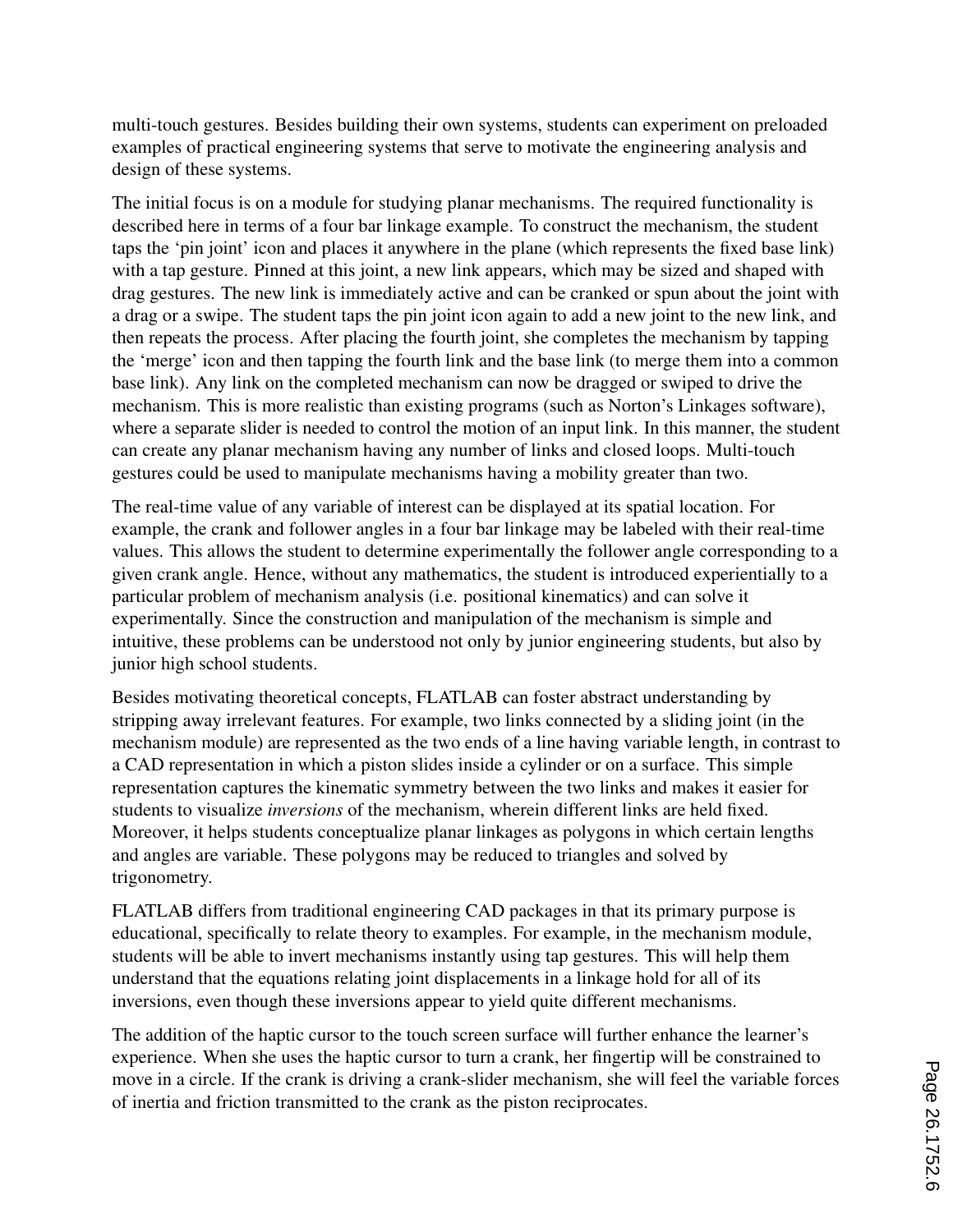# 4 Knowledge-Centered Design

The FLATLAB platform will also embody knowledge-centered instruction, which could also be viewed as teacher-centered since the teacher specifies the knowledge (facts, understanding, and skills) that students must acquire. (The T in FLATLAB stands for Teaching). FLATLAB facilitates the process of setting learning objectives, as each type of problem can be demonstrated and solved experimentally, even before any analytical solution techniques are presented. Students can learn the organization and relevance of these problems, independently of solution methods. Tackling these problems experimentally will also provide intuition about how to solve them analytically, thus preparing students for the requisite theory.

Examples of problem classes in the planar mechanism module include: determining the mobility of planar mechanisms; determining the range of motion, time ratios, and transmission angles in single-loop planar mechanisms, solving for positions, velocities, and accelerations in single-loop planar mechanisms, designing a cam profile to yield a given follower motion, finding speed ratios of ordinary and planetary gear trains; and solving for static and dynamic forces and moments in planar mechanisms.

Lectures and textbooks can also be developed in FLATLAB. For example, students can interact dynamically with an engineering system on tablets as the instructor leads the activity and discussion. The instructor can ask students questions about the system, prompting them to find the answers experimentally.

Similarly, study problems set in FLATLAB provide hands-on interaction with the engineering systems involved. The program can detect an error in the student's solution and prompt him to attempt the problem again. If the student is stuck, FLATLAB can provide hints or solution steps. Students can use the environment to design engineering systems in addition to analyzing given ones.

### 5 Assessment-Centered Design

Integrating assessment with learning is a key attribute of FLATLAB. The same type of problems may be used for instruction, study, assignments, and exams, with certain features disabled during exams so that students solve them with little or no electronic assistance. This constructive alignment of learning and assessment allows students to evaluate their own competency going into exams. It also brings learner objectives into focus and begs educators to think deeply about the purpose of each course and of engineering education. If the class of problems represented by a module is too narrow and corresponds to a few easily-memorized solution procedures, then the learning will likely be superficial and memory-based. Instead, the class of problems should draw on fundamental knowledge, including basic concepts from prerequisite classes, and these concepts should provide many paths to the correct answer.

If such a platform were widely adopted as an assessment tool, it could reduce variations in learning expectations among instructors and schools. Currently, one instructor might require students in a course on mechanisms to solve any given single-loop mechanism for any kinematic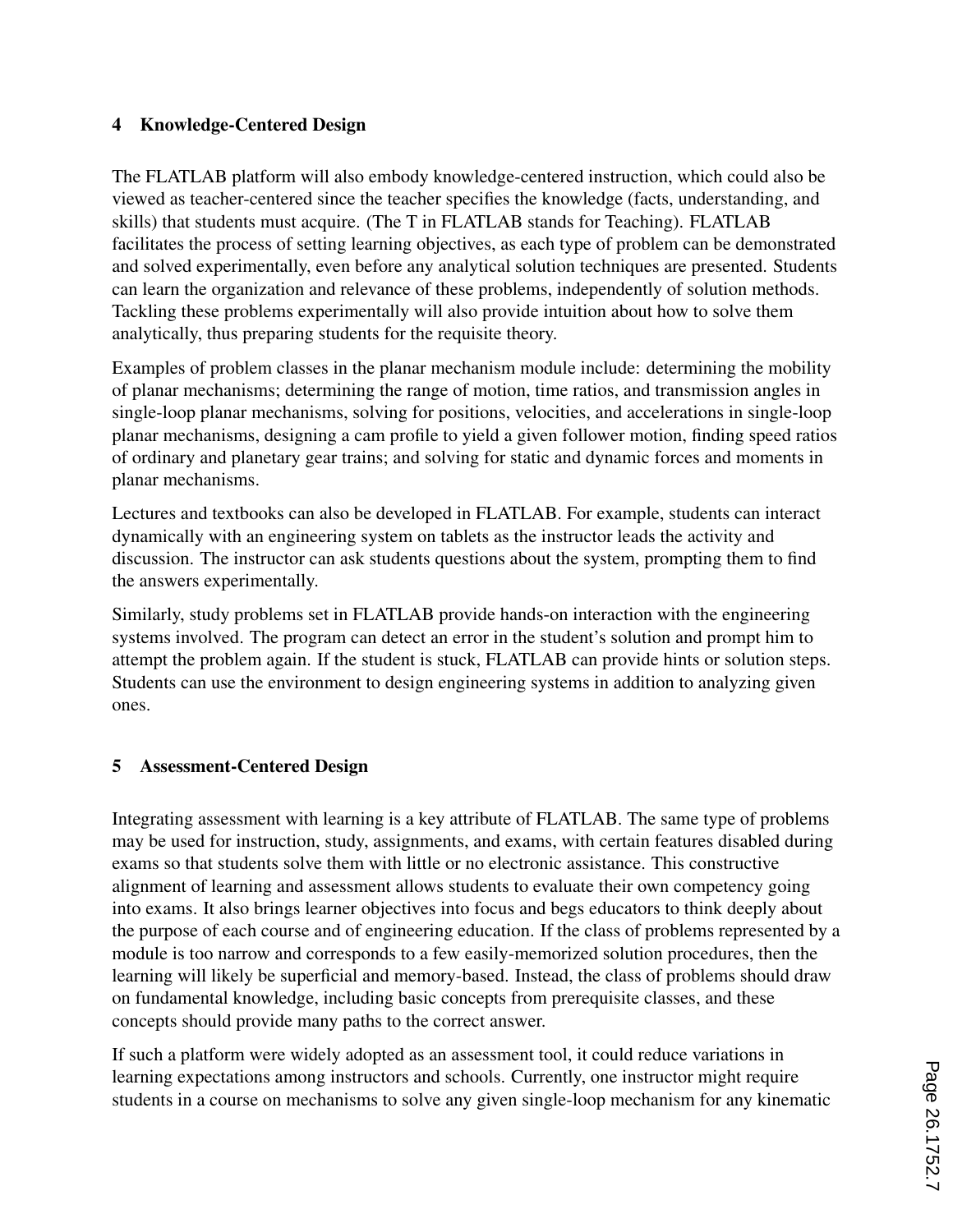



Figure 1: Animation of a Double Slider-crank Figure 2: Animation of a Four Bar Linkage

variable, while another (even in the same school) might only require students to write (but not solve) the loop closure equation. Such differences in expectations translate into very different levels of mastery. Exams implemented in FLATLAB could be set to a quantifiable and transparent level of difficulty to ensure the quality of academic standards. This sharing of a common platform not only promotes greater consistency in academic standards, but provides a focus for discussions about curriculum design and goals of education.

Another potential benefit of using FLATLAB for assessment is fair and consistent grading. Manual grading of exams is a subjective and inherently inconsistent process that requires a great deal of judgment (as any professor who has entrusted grading to a TA can attest). This inconsistency can be overcome by well-designed computer-graded exams that feature modular problems of variable difficulty that may be solved within five minutes. Such exams can be generated and graded by FLATLAB, with part marks awarded for approximate answers. Besides analytical problems, this environment can support conceptual questions and non-computational problems that permit experimental solutions.

#### 6 Current Computer-Based Assignments

The starting point for the development of FLATLAB was the laboratory of a third-year mechanical engineering course on the kinematics and dynamics of mechanisms taught by the author. In this computer lab, students write MATLAB programs to animate a variety of mechanisms, such as four bar linkages, slider cranks, and cams, as well as a program to compute the output speed or speed ratio of any single-stage planetary gear train. Figures 1 through 3 each show an animation frame from each of the first three lab assignments from last year.

For the lab of Figure 1, students were given a MATLAB function to animate a single slider-crank, with link dimensions, starting angle, and speed as inputs. Students modified the function to animate a double slider-crank. This introductory lab familiarized students with plotting functions and allowed them to focus on the kinematic equations.

For the lab of Figure 2, students wrote a function, taking dimensions as arguments, that animates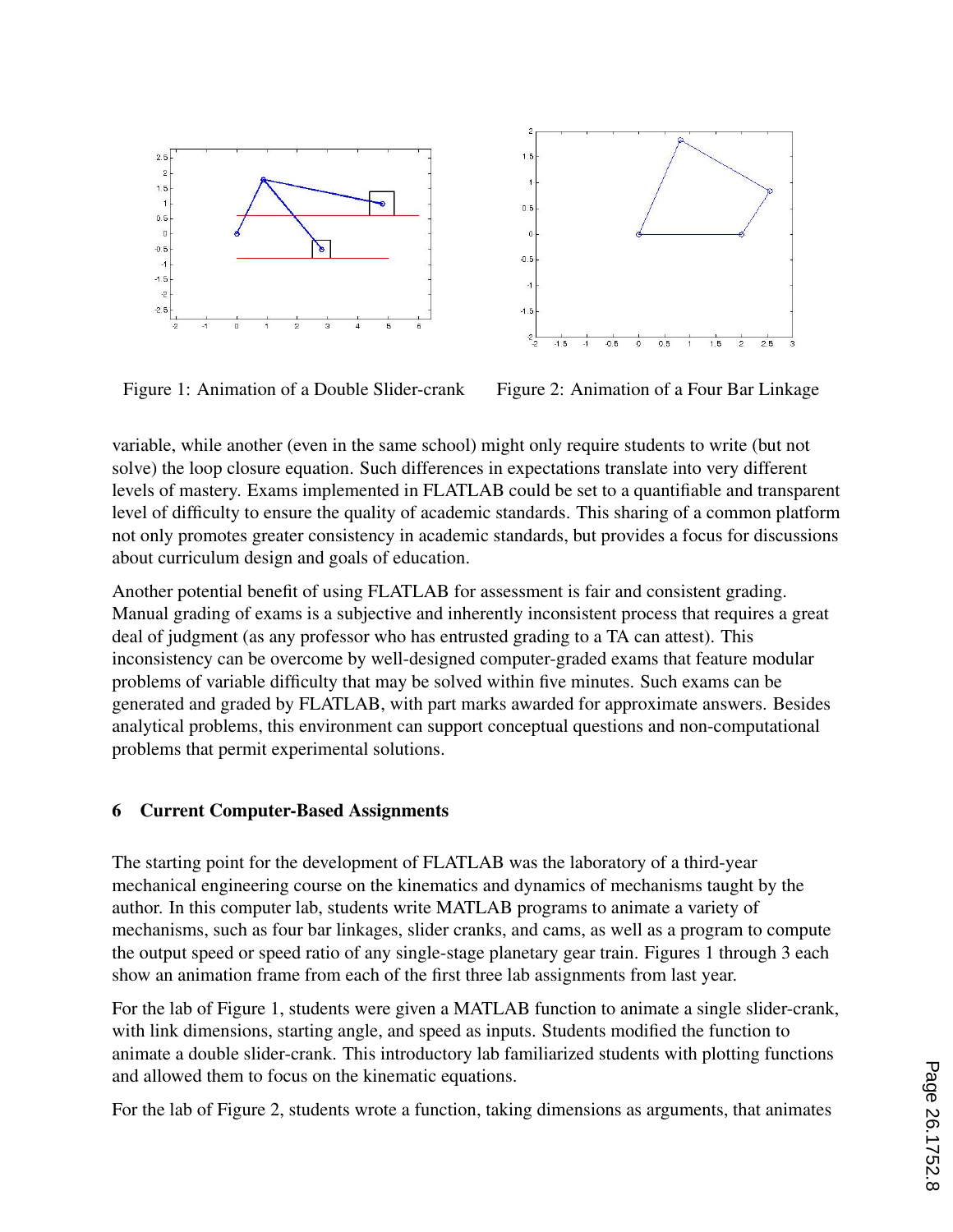

Figure 3: MATLAB Animation of a Cam

both assemblies (one shown) of a four bar linkage, assuming that the mechanism is a crank-rocker or double-crank and that a particular adjacent link is the shortest link. For bonus marks, students could generalize the function so that any link (including the coupler) may be the shortest link, thus admitting a double-rocker as well. Alternatively, the bonus marks could be earned by animating an elliptical trainer using dimensions from an open outdoor gym on campus consisting of (non-motorized) training equipment constructed from planar linkages.

For the lab of Figure 3, students wrote a function to animate a cam and follower, which follows harmonic motion for any input number of follower cycles per cam revolution (3 in the example shown). The follower width must be the minimum that maintains normal contact, and the function outputs the minimum base radius that avoid cusps in the cam profile.

These labs were found to be effective for connecting theory to practice, since students could see immediately the effect of getting the kinematic equations right or wrong. They could also see how the behavior of their mechanisms varied with dimensions. For example, reducing the cam base radius below the computed minimum value produced self-intersecting and concave segments that are mathematically valid, but mechanically impossible. Each function was coded in only a few lines by exploiting the complex number and matrix handling features of MATLAB.

Other progress supporting the development of the mechanism module includes our current use of computer-graded quizzes and exams in the corresponding engineering course. These modular five-minute problems map well into the FLATLAB environment and have demonstrated to the author their effectiveness in promoting goal-oriented learning and mastery of fundamental concepts.

### 7 Interactive Simulation Development

Software for the mechanism module of FLATLAB will be developed in five stages: 1) algorithms that allow the user to construct and manipulate arbitrary planar mechanisms with finger gestures; 2) algorithms for computing joint variables in real-time and superimposing them on the mechanisms; 3) algorithms for velocity, acceleration, and force analysis; 4) algorithms for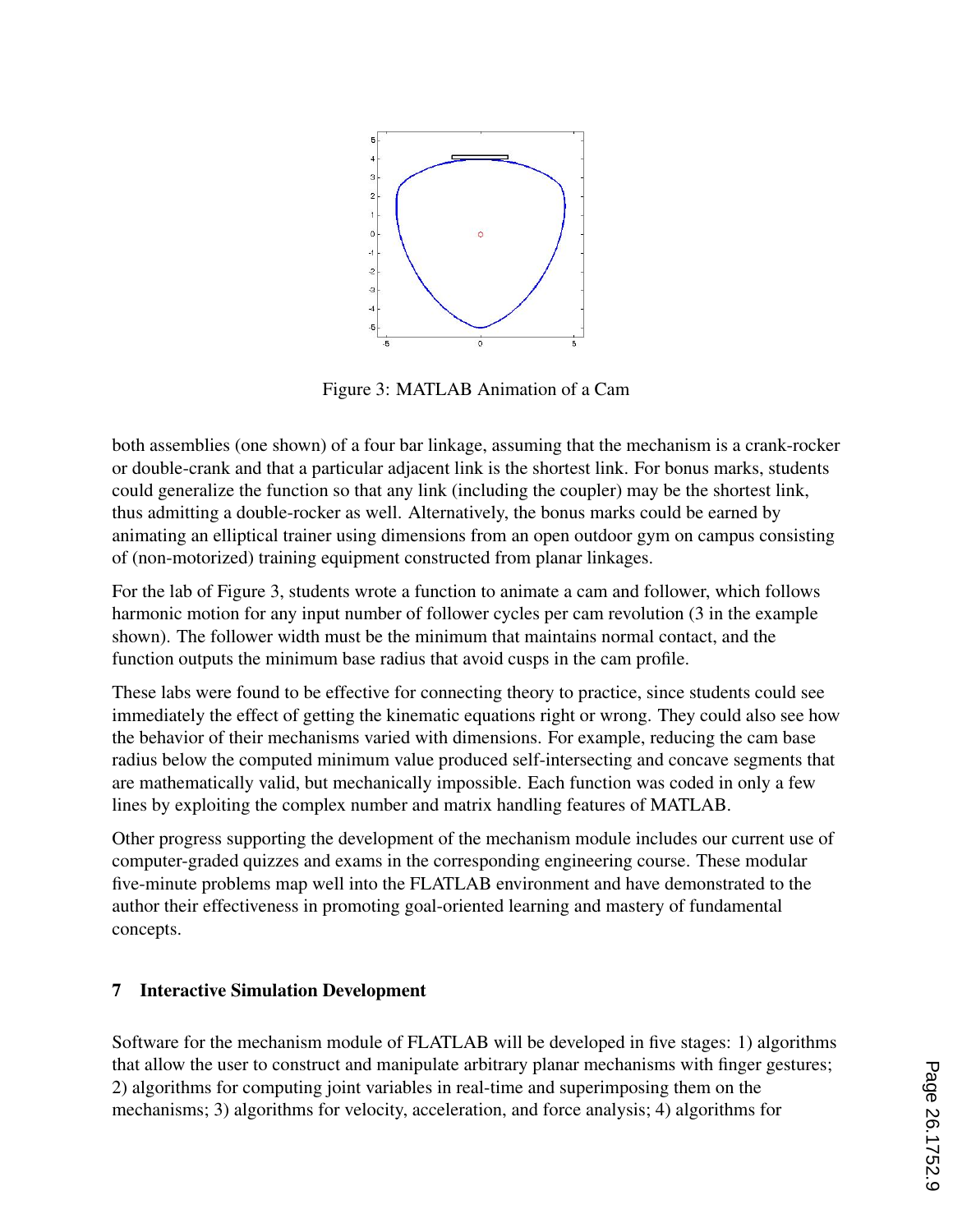creating and deploying assignments and exams on the platform; and 5) algorithms for running interactive problem-solving tutorials.

Here, we describe two technical challenges in the first stage. The first is that the system must allow the construction and manipulation of a planar mechanism with any number of links, loops, and mobility. This requires using numerical solution techniques since a general planar mechanism cannot be solved analytically. For the animations described in Section 6, analytical solutions specific to the given mechanisms were employed.

A numerical solution suggests the integration of velocity kinematics to obtain position kinematics. These velocity equations involve constraints that vary nonlinearly with mechanism position, and singularities occur when links reach their limit positions, resulting in a drop in the mechanism's mobility and the rank of its Jacobian. Also, integration of the differential equations can accumulate errors that violate the constraints. We are currently working on this problem.

A second challenge, related to the first, is to develop algorithms that allow a user to interact with a mechanism using her fingers. To model this interaction correctly, the effect of dragging a link should depend on the mobility of the link. If the mobility is zero (e.g. the mechanism is a truss), then the finger must slip on the link and produce no motion. If the mobility is 1, then the finger must slip in the constrained direction and produce link motion in the unconstrained direction. These directions vary nonlinearly with position, particularly if the driven link is a coupler. If the mobility is 2, then the fingertip position can dictate the position of the contact point while the link rotates to satisfy the mechanism constraints. If the mobility is 3, then the algorithm would maintain a constant link orientation while the user translates the link, or the user could control position and orientation simultaneously using two fingers.

For general planar mechanisms having mobility exceeding 1 (such as a front-end loader) the user should be able to drive two links simultaneously. If the mechanism reaches a limit position, the algorithm must allow additional finger slippage to reflect the loss in mobility. Regardless of the situation, the simulated interaction must reflect the behavior that would result if the user were to manipulate a real mechanism using the same finger motions.

A key paradigm that we will use to develop the algorithms that drive the interactive simulation is an approach we call *intelligent simulation*, which builds on the work of <sup>14</sup>. Instead of using numerical integration methods, intelligent simulation uses analytical solutions whenever possible, as a human would do. Such closed-form solutions are more efficient for real-time animation and are more robust to pathological cases (e.g. singularities where mobility is reduced)<sup>14</sup>. The intelligent simulation approach also supports e-learning and design functions of FLATLAB, namely to provide learners and designers with analytic solutions.

The visual display will differ from that of a conventional CAD environment in being more conceptual, emphasizing function over form. A single loop mechanism can be represented as a polygon, constructed quickly with fingertip, stylus, or mouse clicks to specify its vertices. The angle at each vertex can be specified as being either fixed or variable, representing a revolute joint. Vertices can be toggled between these states with tap gestures. Similarly, the length of line segments can be specified as being either fixed, representing rigid links, or variable, representing prismatic joints. A mechanism can be easily inverted by connecting (or disconnecting) any link to (or from) the ground.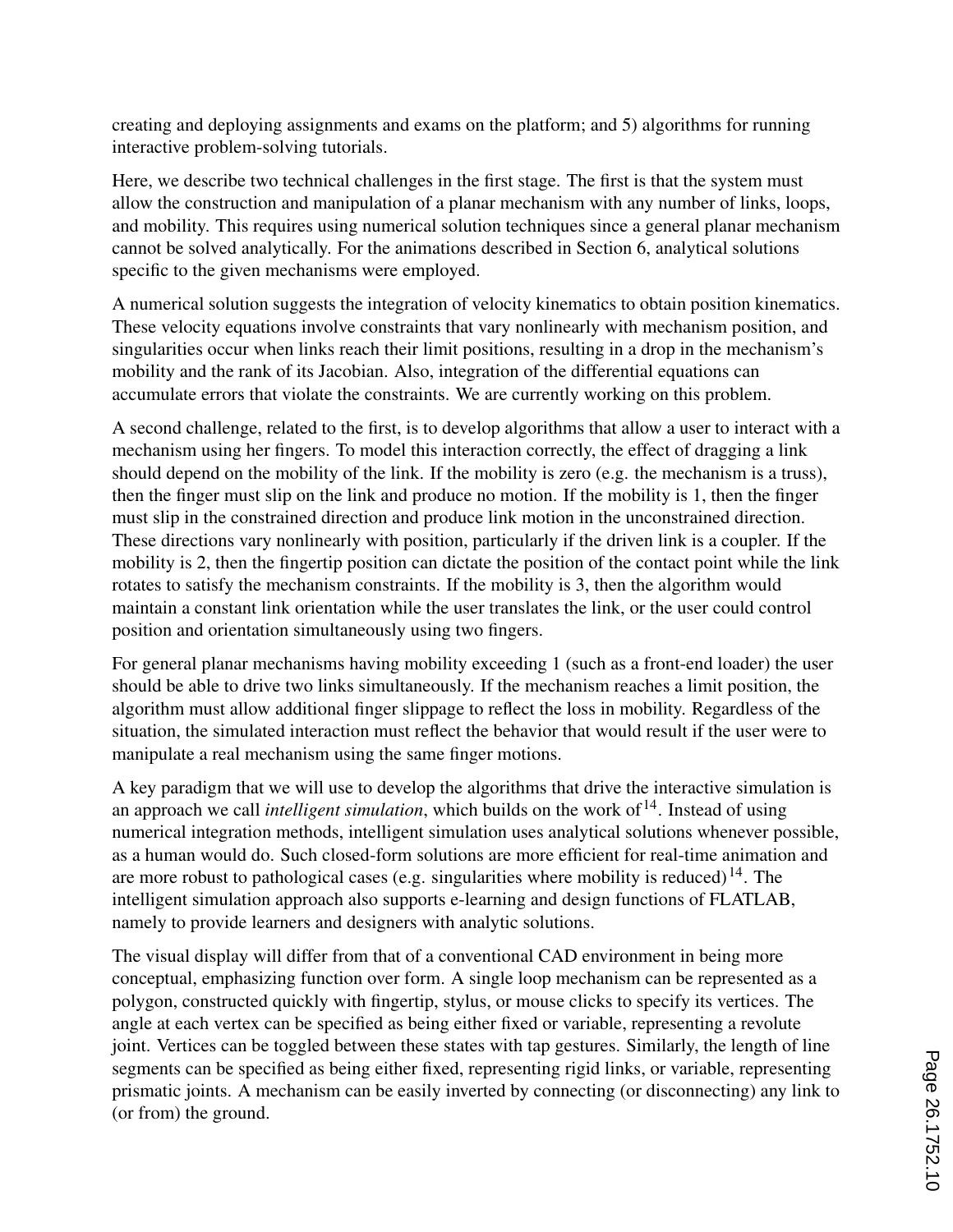With fingertip, stylus, or mouse, the user can operate a mechanism by dragging any point on any specified link (considered infinite in extent) to any point on its kinematic locus (i.e. consistent with the mechanism kinematics). When the mobility of the dragged point is less than 2, fingertip motions will be decomposed into unconstrained components that produce motion along the locus and constrained components that produce no motion.

Another paradigm we will employ is object-oriented programming. Point and line objects will be used to specify joints and links that interact with each other to form mechanism objects, which interact with the user. The simulation software will be prototyped using the object-oriented features of MATLAB and facilitated by its built-in functions for data handling and plotting. Real-time performance will be enhanced by translating the simulation software into Java and into Android for mobile implementations.

# 8 Haptic Interface Development

The development of the haptic interface requires the kinematic and electro-mechanical design of a robotic manipulator to drive the haptic cursor, as well as the design and testing of haptic control algorithms. In contrast to the large multi-DOF robotic manipulators used in  $15$  and  $16$ , we require a small and economical 2-DOF haptic device that integrates easily with a touch screen display.

Competing designs for the haptic device are being evaluated theoretically and experimentally. In one design, the haptic cursor is a magnet that slides on the screen and is controlled by a grid of wires hidden under the screen. Haptic feedback is provided by Lorentz forces generated by the interaction between the magnetic field and the control current. This is similar to the planar maglev positioning system described in<sup>29</sup>, except that full levitation is not crucial in our application, so our design requires only 2 control inputs (x and y currents) instead of the 8 control inputs used in<sup>29</sup> to regulate all six motion axes of the floating actuator. A technical challenge that we are currently investigating is to achieve the high control stiffness needed to simulate rigid constraints, while simultaneously providing haptic transparency (zero force) in unconstrained directions.

A second approach is to use a planar manipulator to drive the haptic cursor over the screen. A rigid-link design was chosen over a wire-driven design (such as  $in^{28}$ ) to reduce the number of actuators to 2. The proposed design, called Hapbot, is a novel 2-PP parallel manipulator, i.e. 2 parallel linkages between the ground and the cursor link, each having 2 prismatic joints (PP). This simple design, shown schematically in Figure 4, does not belong to the classification of parallel robots in26. Its rectangular workspace matches the area of the touch screen. It is designed to minimize visual occlusion of the touchscreen and to avoid contact between the manipulator links and the user's hand, except at the haptic cursor.

In Figure 4, linear (prismatic) actuators  $A_x$  and  $A_y$  are connected to ground *G* via force sensors  $F_x$ and  $F_y$  and drive links  $L_x$  and  $L_y$ , respectively. The haptic cursor *C* forms a rigid link with  $C_x$  and  $C_v$ , which slide in passive prismatic joints  $P_x$  and  $P_v$ , respectively. The cursor link  $(C_x, C, C_v)$  is made from clear flat plastic to minimize visual occlusion of the touch screen and to provide high bending stiffness in the x-y plane. Preferrably,  $L<sub>x</sub>$  is replaced with a lead screw rotated about the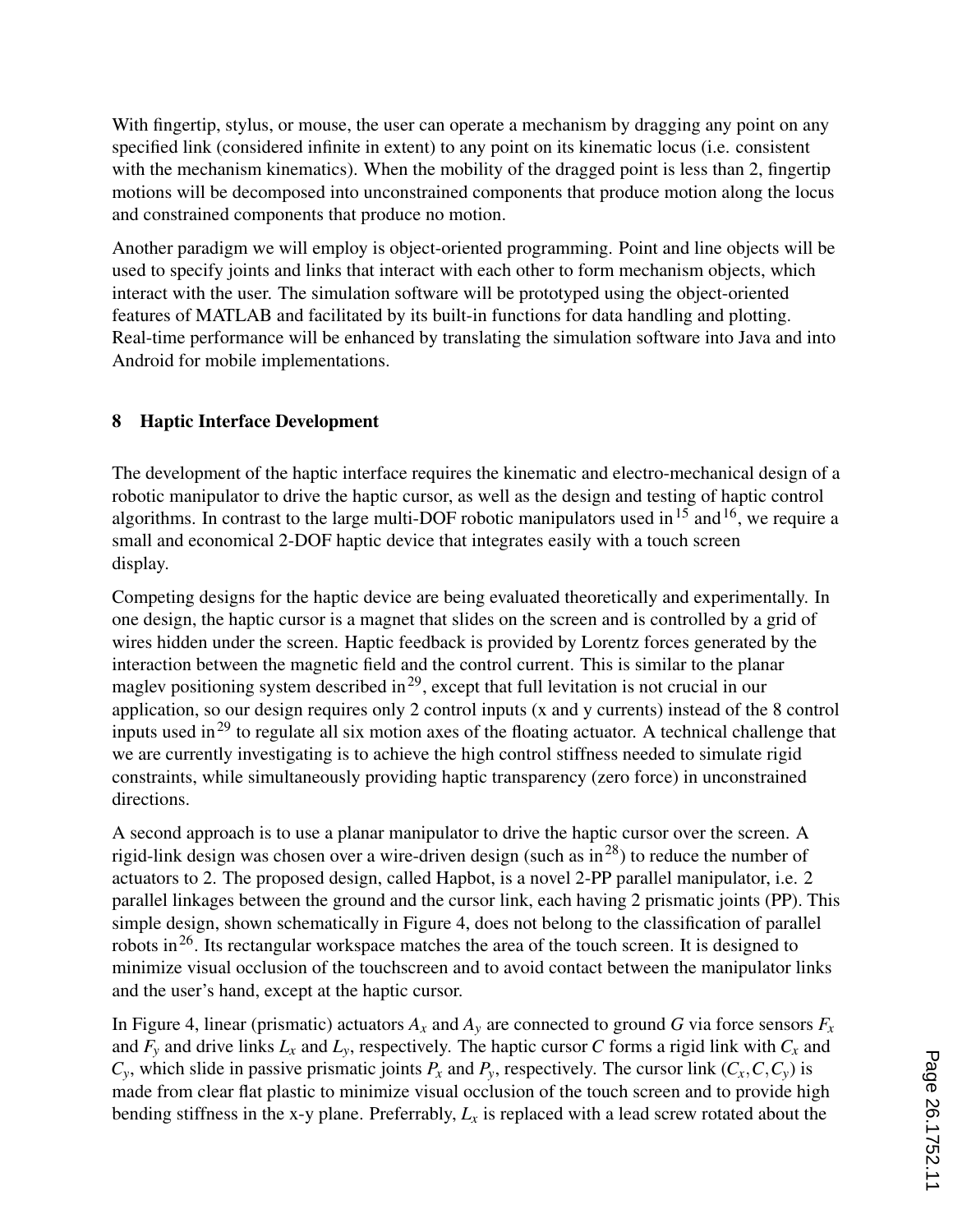

Figure 4: Conceptual Design of Hapbot Driving the Haptic Cursor (C)

x-axis by a rotary actuator  $A_x$  and extends beyong  $P_y$  to a support bearing. Joint  $P_y$  is then carried on a lead nut which translates along  $L_x$  as the latter turns. A similar modification is made to  $A_y$ ,  $L_y$ , and  $P_x$ . The support of lead screws  $L_x$  and  $L_y$  at both ends makes them much stiffer, and making them thicker does not affect translational inertia, which is reduced to that of the lead nuts and the cursor link  $(C_x, C, C_y)$ . A stylus nib *s* on the haptic cursor *C* makes continual contact with the touch screen to give the cursor position in world coordinates. The cursor also has a receptacle for a user's fingertip, stylus, or rotating knob to apply planar forces.

This manipulator design allows the actuators and sensors to be identical and stationary, thus eliminating moving wiring and simplifying design and assembly. The actuators will be small DC servo-motors with rotary encoders for position sensing. This position sensing is redundant but gives higher resolution than the touch screen. The force sensors  $F_x$  and  $F_y$  will use strain gauges and piezoresistors to capture static and dynamic forces over a large bandwidth. These measure the forces  $f_x$  and  $f_y$  that the user applies to the haptic cursor, minus negligible inertial forces and friction between the cursor and touch surface. Critically, this difference between cursor force and measured force is unaffected by the (considerable) friction between the lead screw and nut, which are internal to Hapbot (considered as a free body).

The haptic cursor must be able to render constrained motion at the user's fingertip. For example, a user turning a virtual crank should feel a rigid constraint in the radial direction but no resistance in the tangential direction (i.e. haptic transparency). This can be achieved to some degree by a modified admittance control using force and position measurements to control actuator current<sup>24</sup>. Experiments will investigate the ability of the haptic system to render simultaneously a hard constraint in one direction and haptic transparency in the perpendicular direction. To obtain repeatable quantification of stiffness, the user's fingertip will be emulated by a second Hapbot manipulator providing input motions and forces via hybrid position/force control<sup>30</sup>. These experiments will also investigate the effect on performance of the force sensor position (actuator-mounted versus cursor-mounted).

A third Hapbot design combines aspects of the first two designs. In this design, the manipulator of Figure 4 moves underneath the screen and is magnetically coupled to a haptic cursor that slides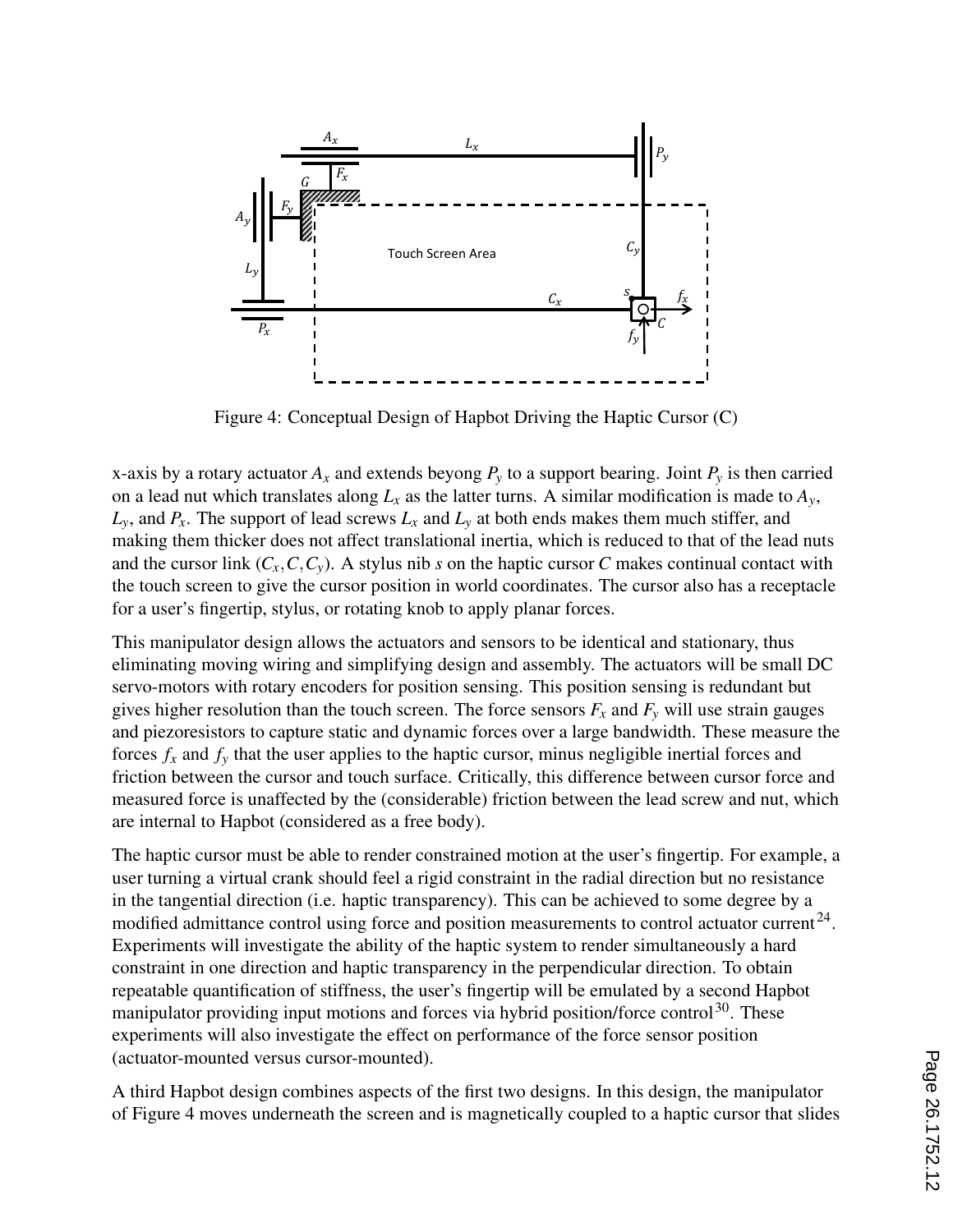above the screen. The electro-magnetic coupling forces add additional degrees of freedom for controlling the virtual stiffness of the haptic cursor. The resulting macro-micro manipulator design can provide greater haptic transparency than the macro manipulator alone (i.e. the second design) because the user only interacts with the small inertia of the cursor itself (a magnet). Compared to the first design, the electro-magnetic forces need only act over a small range of motion since the macro-manipulator provides the large scale positioning of the cursor. This should permit higher forces and control stiffness. Engineering analysis and experiments will determine which design provides the greatest range of cursor stiffness.

The preferred haptic device will be integrated with the interactive simulation environment. A touch-screen tablet will dock with the Hapbot frame *G* in Figure 4. Users will drive virtual mechanisms through the haptic cursor and feel the forces of constraint, friction, and inertia computed by the interactive simulation algorithms. Experiments on human subjects will investigate the realism of the system and the effect of colocating the haptic cursor with the visual simulation versus separating the visual and haptic displays.

### 9 E-learning Functionality

FLATLAB will automate the main instructional function of engineering professors by providing dynamic interactive lectures, interactive exercises, tutorials, and labs, and automated assessment. Although automating such difficult functions performed by intelligent experts may appear to be an intractable problem in artificial intelligence, this challenge will be mitigated by: 1) restricting modules to focused domains of knowledge, 2) the evolution of autonomous functions from semi-autonomous ones that include a "professor in the loop", and 3) the fact that the system will be driven by learners engaged in problem-based active learning. We hypothesize that learners will be motivated to master the interactive exercises, as these are constructively aligned with the interactive exams. In the long term, this hypothesis and the efficacy of the system as a learning tool will be investigated via longitudinal studies on learner outcomes.

The development of the e-learning algorithms and software will build on the object-oriented structure of the interactive simulation algorithms. A simple user interface will be developed for experiential learning activities, including building and manipulating mechanisms and controlling them with feedback. Interrogation functions will then be developed to allow users to query mechanisms for real-time values, such as lengths and angles, via tap gestures. These features will enhance the environment as an interactive visuo-haptic tool for mechanism analysis and control.

Object-oriented methods will also be used to develop authoring tools for interactive examples in lectures and notes and to generate interactive exercise problems and exams. Developed functions will include automatic solution generation based on kinematic methods that we have recently developed. These functions will support the semi-autonomous and autonomous assessment of exercises and exams as well as the interactive tutoring features.

The e-learning functionality of FLATLAB can serve as focal point for debating the goals and future of engineering education. For example, to what extent can or should engineering education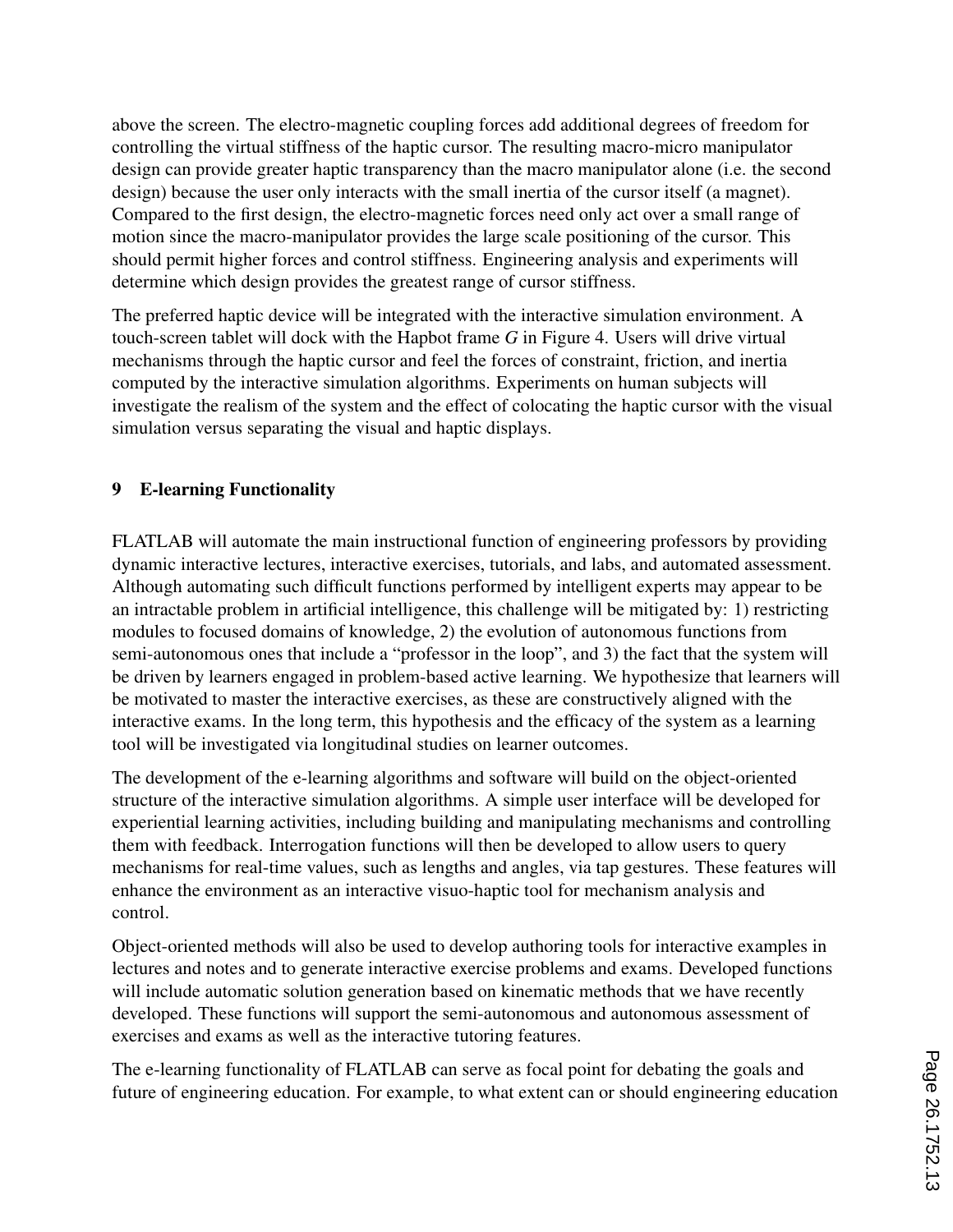be automated and what is the effect on learner outcomes? Such questions will be addressed in parallel with the development of FLATLAB.

#### 10 Conclusion

This work in progress proposed a touch-based platform for focused learning, assessment, and teaching. The purpose of FLATLAB is to provide an unified environment for experiential learning, formal learning, and assessment. This will provide a dynamic environment for experiential learning and design, tools for authoring dynamic interactive notes, textbooks, tutorials, labs, exercises, and exams, automated assessment of learner outcomes. The touch-based interface will create a realistic and interactive environment, while the haptic cursor will raise this interactivity to another level with the addition of force feedback. While some technical challenges must be overcome to develop the hardware for the visuo-haptic interface, the development of the interactive touchscreen interface and the e-learning functionality is achievable in software.

Many of the challenges discussed in this paper are specific to the planar mechanism module of FLATLAB; the development of modules for other courses (statics, dynamics, vibrations, mechatronics, control systems, fluid and solid mechanics, thermodynamics, and circuits) present their own challenges. The development of FLATLAB is thus a long-term endeavour that is providing many research challenges and learning opportunities.

#### References

- [1] J.D. Bransford, A.L. Brown, and R.R. Cocking, editors. *How people learn: brain, mind, experience, and school*. National Academy Press, Washington, D.C., 2004. pp. 23–25.
- [2] J. Cecil, P. Ramanthan, and M. Mwavita. Virtual learning environments in engineering and stem education. In *Proc. Frontiers in Education Conference*, pages 502 –507, oct 2013.
- [3] A.A. Despande and S.H. Huang. Simulation games in engineering education: a state-of-the-art review. *Computer Applications in Engineering Education*, 19:399–410, 2008.
- [4] M. Contero and et al. Using games to teach statics calculation procedures: Application and assessment. *IEEE Computer Graphics and Applications*, 25:24–31, 2005.
- [5] T.A. Philpot and et al. Games as teaching tools in engineering mechanics courses. In *Proc. ASEE Annual Conf. and Exp.*, june 2003.
- [6] T.A. Philpot and et al. Using games to teach statics calculation procedures: Application and assessment. *Computer Applications in Engineering Education*, 13:222–232, 2005.
- [7] J.A. Reed and A.A. Afjeh. Developing interactive educational engineering software for the world wide web with java. *Computers and Education*, 30:183–194, 1998.
- [8] J.A. Reed, G.J. Follen, and A.A. Afjeh. Improving the aircraft design process using web-based modeling and simulation. *ACM Trans. Modeling and Computer Simulation*, 10:58–83, 2000.
- [9] P. Mandal, K.K. Wong, and P.E. Love. Internet-supported flexible learning environment for teaching systems dynamics to engineering students. *Computer Applications in Engineering Education*, 8:1–10, 2000.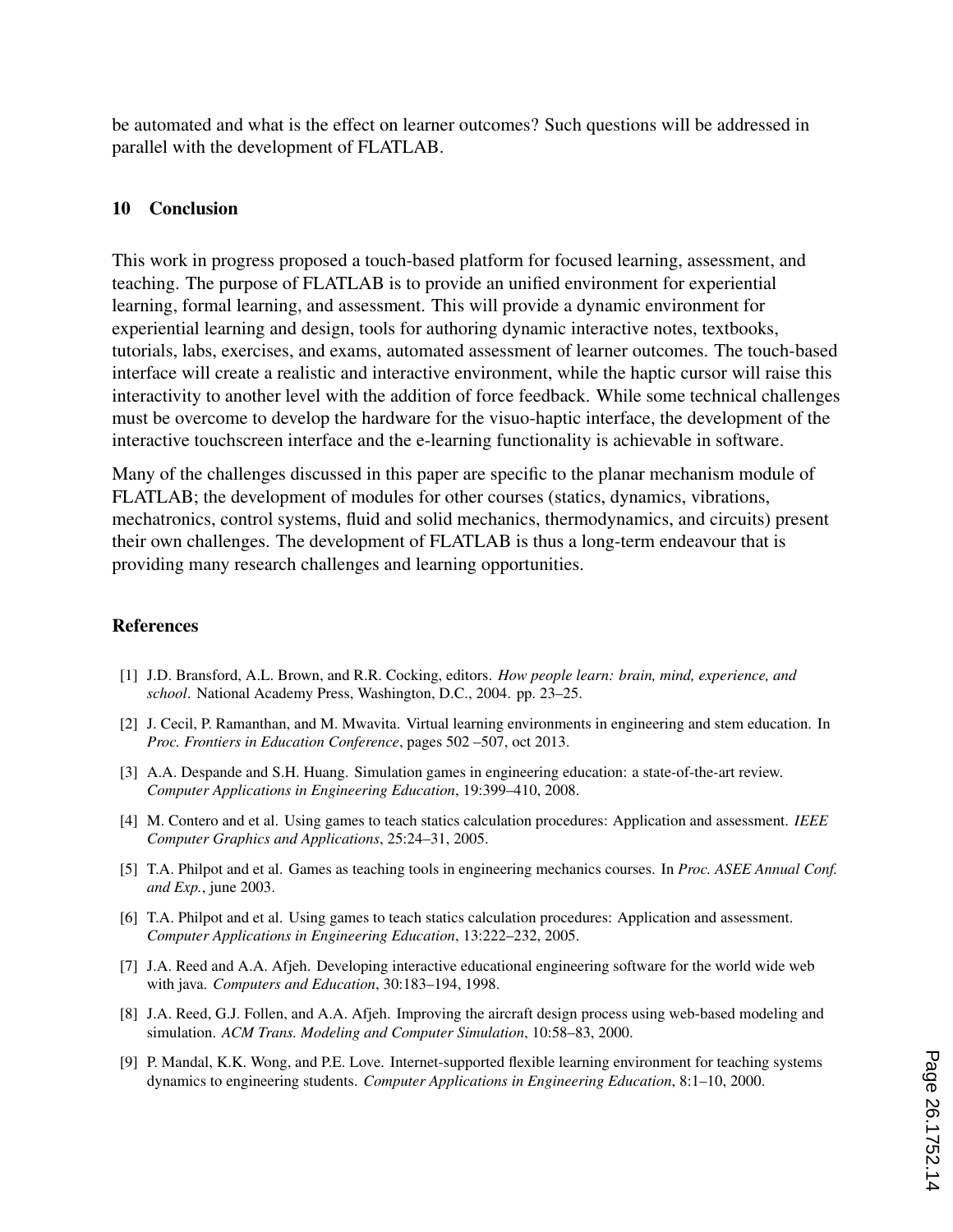- [10] N. Alaine. A matlab/simulink-based interactive module for servo systems learning. *IEEE Transactions on Education*, 53:265–271, 2010.
- [11] In Juan Carlos García-Prada and Cristina Castejón, editors, *New Trends in Educational Activity in the Field of Mechanism and Machine Theory*, volume 19 of *Mechanisms and Machine Science*. 2014.
- [12] In Hoon Hong and Chee Yap, editors, *Mathematical Software ICMS 2014*, volume 8592 of *Lecture Notes in Computer Science*. 2014.
- [13] Hod Lipson. A relaxation method for simulating the kinematics of compound nonlinear mechanisms. *Journal of Mechanical Design*, 128(4):719–728, 2006.
- [14] Glenn A. Kramer. A geometric constraint engine. *Artificial Intelligence*, 58(1–3):327 360, 1992.
- [15] C.L. Clover, G.R. Luecke, J.J. Troy, and W.A. McNeely. Dynamic simulation of virtual mechanisms with haptic feedback using industrial robotics equipment. In *Robotics and Automation, 1997. Proceedings., 1997 IEEE International Conference on*, volume 1, pages 724–730 vol.1, Apr 1997.
- [16] A. Nahvi, D.D. Nelson, J.M. Hollerbach, and D.E. Johnson. Haptic manipulation of virtual mechanisms from mechanical cad designs. In *Robotics and Automation, 1998. Proceedings. 1998 IEEE International Conference on*, volume 1, pages 375–380 vol.1, May 1998.
- [17] Francesco Cosco, Carlos Garre, Fabio Bruno, Maurizio Muzzupappa, and Miguel A Otaduy. Visuo-haptic mixed reality with unobstructed tool-hand integration. *Visualization and Computer Graphics, IEEE Transactions on*, 19(1):159–172, 2013.
- [18] Vincent Hayward, Oliver R Astley, Manuel Cruz-Hernandez, Danny Grant, and Gabriel Robles-De-La-Torre. Haptic interfaces and devices. *Sensor Review*, 24(1):16–29, 2004.
- [19] Thomas H Massie and J Kenneth Salisbury. The phantom haptic interface: A device for probing virtual objects. In *Proceedings of the ASME winter annual meeting, symposium on haptic interfaces for virtual environment and teleoperator systems*, volume 55, pages 295–300. IOS Press, 1994.
- [20] Robert J Stone. Haptic feedback: A brief history from telepresence to virtual reality. In *Haptic Human-Computer Interaction*, pages 1–16. Springer, 2001.
- [21] OAJ Van der Meijden and MP Schijven. The value of haptic feedback in conventional and robot-assisted minimal invasive surgery and virtual reality training: a current review. *Surgical endoscopy*, 23(6):1180–1190, 2009.
- [22] Richard Q Van der Linde, Piet Lammertse, Erwin Frederiksen, and B Ruiter. The hapticmaster, a new high-performance haptic interface. In *Proc. Eurohaptics*, pages 1–5, 2002.
- [23] N. Hungr, B. Roger, A.J. Hodgson, and C. Plaskos. Dynamic physical constraints: Emulating hard surfaces with high realism. *Haptics, IEEE Transactions on*, 5(1):48–57, Jan 2012.
- [24] R.Q. van der Linde and P. Lammertse. Hapticmaster a generic force controlled robot for human interaction. *Industrial Robot: An International Journal*, 30(6):515–524, 2003.
- [25] J.J. Gil, A. Rubio, and J. Savall. Decreasing the apparent inertia of an impedance haptic device by using force feedforward. *Control Systems Technology, IEEE Transactions on*, 17(4):833–838, July 2009.
- [26] Feng Gao, Weimin Li, Xianchao Zhao, Zhenlin Jin, and Hui Zhao. New kinematic structures for 2-, 3-, 4-, and 5-dof parallel manipulator designs. *Mechanism and Machine Theory*, 37(11):1395 – 1411, 2002.
- [27] Mohammad R Sirouspour, Simon P Dimaio, SE Salcudean, Purang Abolmaesumi, and Colin Jones. Haptic interface control-design issues and experiments with a planar device. In *Proceedings 2000 ICRA. Millennium Conference. IEEE International Conference on Robotics and Automation. Symposia Proceedings (Cat. No. 00CH37065)*, volume 1, pages 789–794. IEEE, 2000.